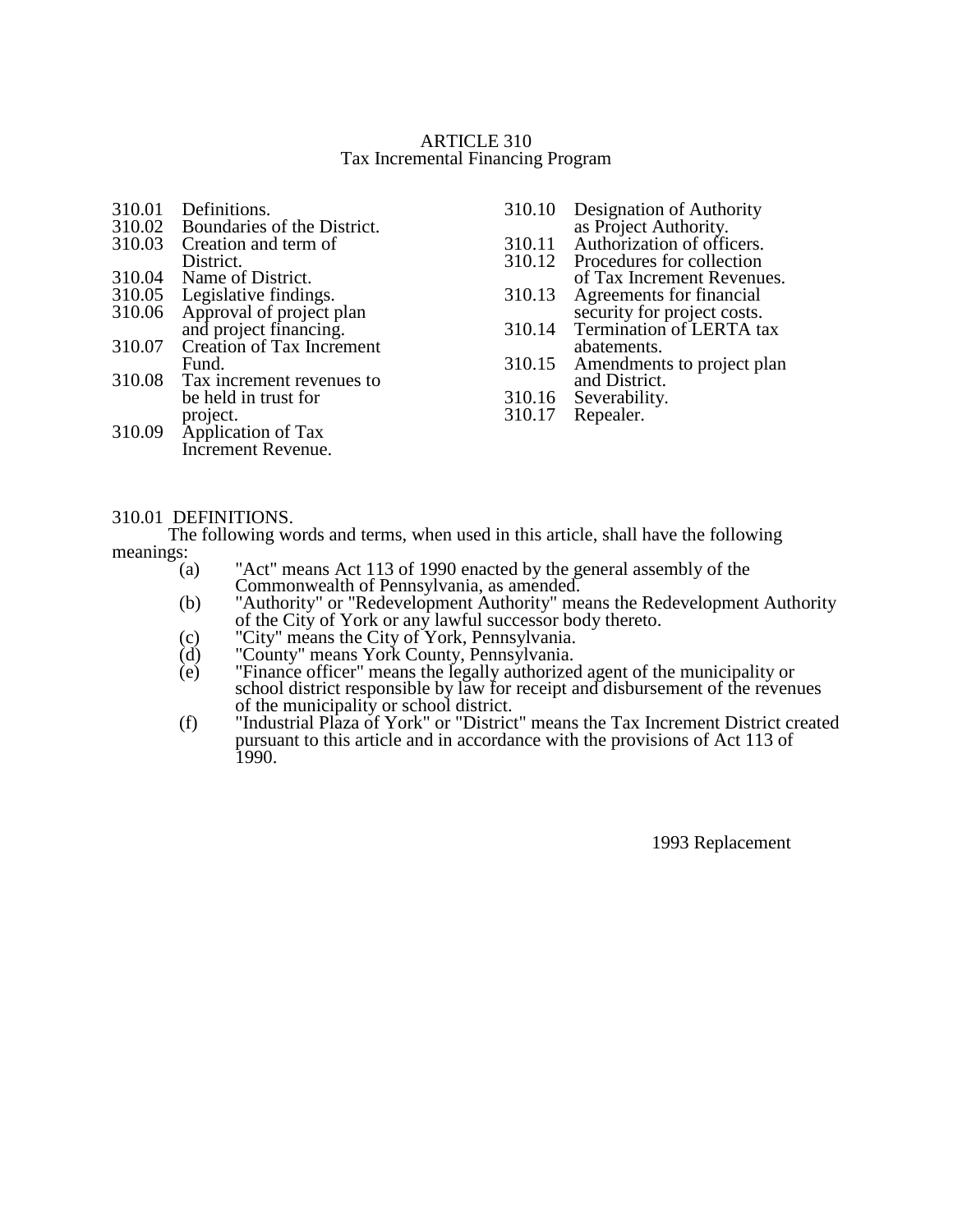## 310.02 BUSINESS REGULATION AND TAXATION CODE 12B

- (g) "Industrial Authority" or "IDA" means the York County Industrial Development Authority or any lawful successor body thereto.
- (h) "Project" or "Industrial Plaza of York Project" means the undertakings and activities of the Redevelopment Authority and the IDA in the Industrial Plaza of York District for the elimination and prevention of blight in accordance with the project plan.
- (i) "Project costs" means such costs including any and all eligible project costs undertaken within or for the benefit of the Industrial Plaza of York District in accordance with the express language defining project costs as contained in the Act.
- (j) "Project plan" means the Industrial Plaza of York "TIF" proposal prepared by the York County Industrial Development Authority and any duly authorized amendments thereto.
- (k) "School district" means the School District of the City of York.
- (l) "Tax Increment" or "Tax Increment Revenues" shall be deemed to include all revenues applicable to the Industrial Plaza of York District as more fully defined in the definition of "Tax Increment" contained in the Act.
- (m) "Tax Increment Fund" means the fund maintained by the Redevelopment Authority into which are paid all Tax Increments and into which are deposited certain other revenues related to the Industrial Plaza of York District and the Project, and from which money is disbursed to pay Project Costs related to the District.

(Ord. 22-1993 Sec. 1. Passed 8-24-93.)

# 310.02 BOUNDARIES OF THE DISTRICT.

The Industrial Plaza of York District shall contain full units of property assessed for real property tax purposes generally bounded by West Roosevelt Avenue on the east, West Philadelphia Street on the south, North Hartley Street on the west, and Maryland and Pennsylvania Railroad tracks on the north, situated within the City and as more fully described in Exhibit "A" of original Ordinance 22-1993, the TIF proposal. (Ord. 22-1993 Sec. 1. Passed 8-24-93.)

## 310.03 CREATION AND TERM OF DISTRICT.

The Industrial Plaza of York District is hereby created as of the effective date of this section. The District shall continue in existence until such time as all project costs are fully paid or until December 31, 2012, whichever occurs first. However, the District shall not be dissolved as long as tax incremental bonds or notes for the District remain outstanding. Council hereby determines, as of the date of the adoption of this section, that the requisite time provided for under the Act has passed since the date of the public hearing. (Ord. 22-1993 Sec. 1. Passed 8-24-93.)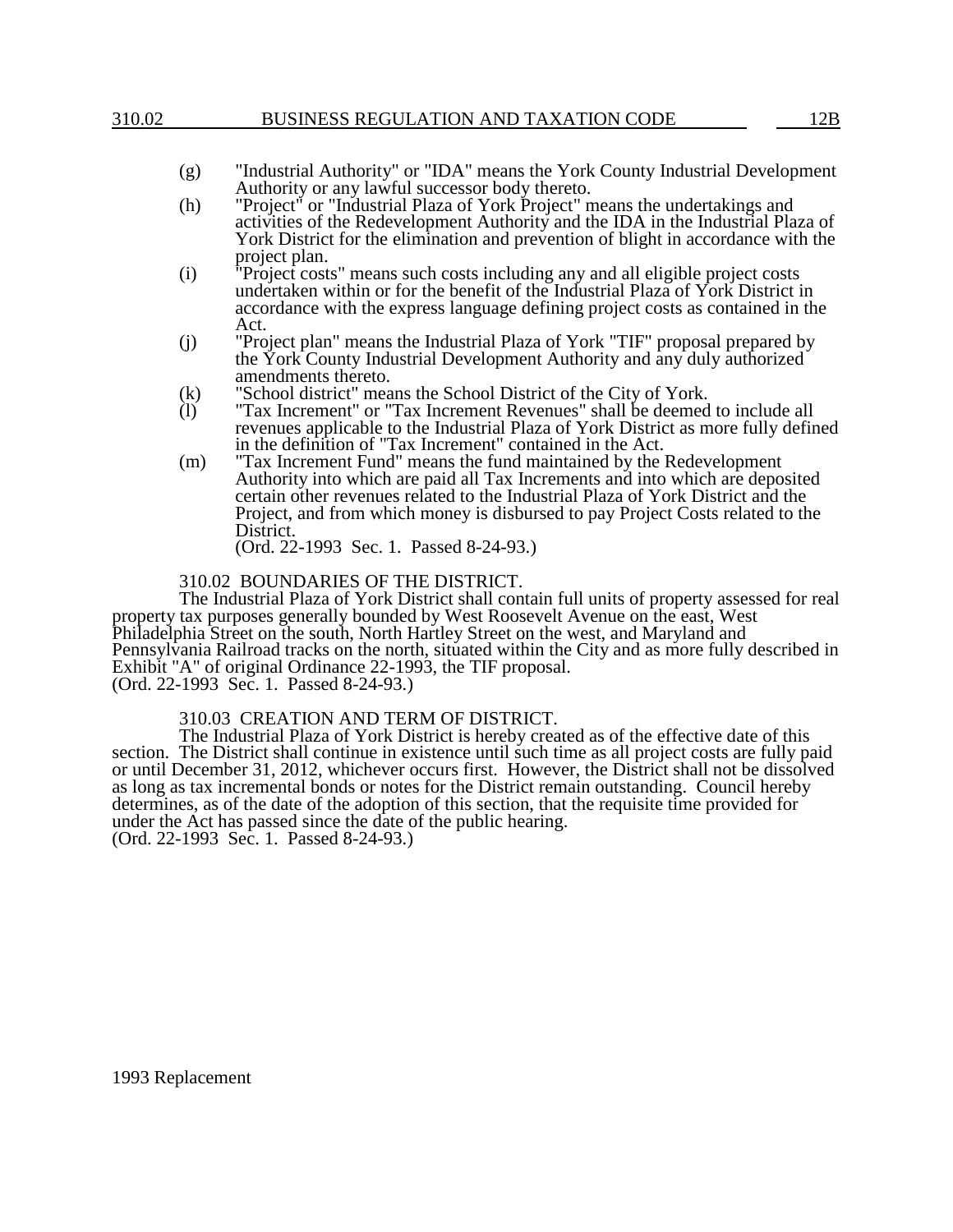# 310.04 NAME OF DISTRICT.

The District shall be identified as the Industrial Plaza of York Tax Incremental Financing (TIF) District for all project plan and identification purposes. (Ord. 22-1993 Sec. 1. Passed 8-24-93.)

## 310.05 LEGISLATIVE FINDINGS.

Council hereby determines in accordance with the powers conferred upon municipalities by the Urban Redevelopment Law and by the Act that based upon extensive studies and examination of the conditions currently existing within the Industrial Plaza of York District, Council hereby finds that:<br>(a) The District is a co

- (a) The District is a contiguous geographic area within a redevelopment area.<br>
(b) The improvement of the area is likely to enhance significantly the value of
- The improvement of the area is likely to enhance significantly the value of substantially all of the other real properties in the District.
- (c) The aggregate value of equalized taxable property of the District plus all existing Tax Increment Districts does not exceed ten percent (10%) of the total value of equalized taxable property within the City.
- (d) The area comprising the District as a whole has not been subject to adequate growth and development through investment by private enterprise and would not reasonably be anticipated to be adequately developed without the adoption of the project plan.
- (e) The project plan conforms to the municipal and county master plans.<br>(f) The project plan shall afford maximum opportunity consistent with so
- The project plan shall afford maximum opportunity consistent with sound needs of the community as a whole for the rehabilitation or redevelopment of the District by private enterprise.
- (g) The District is a blighted area containing characteristics of blight as described in the Urban Redevelopment Law and the project to be undertaken is necessary to eliminate such conditions of blight. More particularly the conditions of blight are characterized as deteriorated and/or dilapidated structures, physical and visual barriers, poor planning, inadequate public facilities, and unsafe and/or unsanitary structures.

(Ord. 22-1993 Sec. 1. Passed 8-24-93.)

#### 310.06 APPROVAL OF PROJECT PLAN AND PROJECT FINANCING.

Council hereby approves the project plan for the District prepared by the IDA and authorizes the Authority to undertake any and all methods of financing of project costs available pursuant to Section 9 of the Act.

(Ord. 22-1993 Sec. 1. Passed 8-24-93.)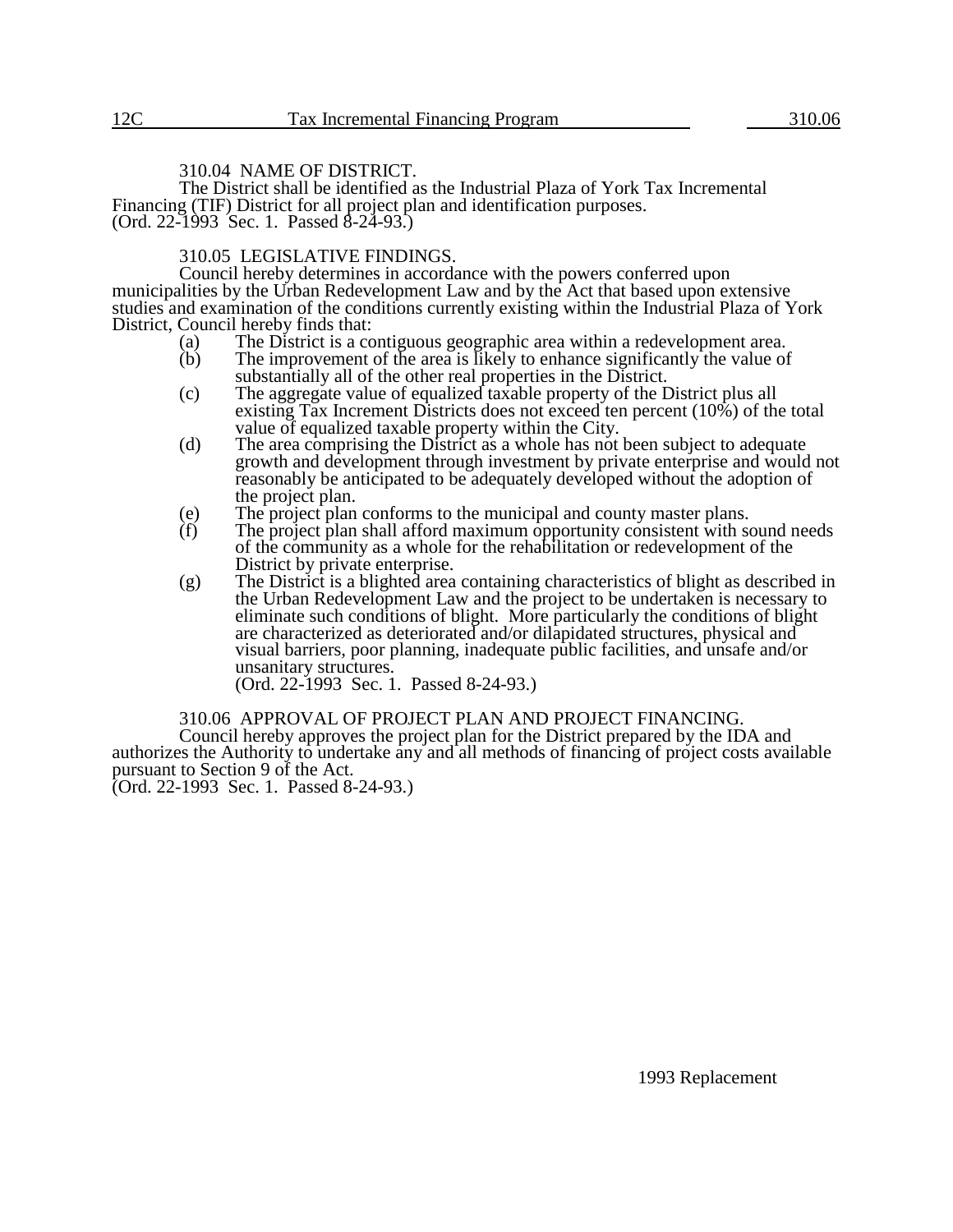# 310.07 CREATION OF TAX INCREMENT FUND.

Council hereby authorizes the City Treasurer to deposit all Tax Increment Revenues received from the City into a Tax Increment Fund to be created for such purposes by the Redevelopment Authority. The City Treasurer is hereby authorized and directed to pay all tax increment revenues to the Tax Increment Fund created for the benefit of the District and directed and maintained by the Authority. The City Treasurer is also authorized to accept or deposit into the Tax Increment Fund any other gifts, appropriations, grants, loan or other revenues to be applied to the District for the purposes of the Project.

(Ord. 22-1993 Sec. 1. Passed 8-24-93.)

#### 310.08 TAX INCREMENT REVENUES TO BE HELD IN TRUST FOR PROJECT.

The Tax Increments collected by the City Treasurer from and after the date of settlement of such taxes, whether or not paid into the Tax Increment Fund shall be considered as funds impressed with a trust in favor of the District for purposes of the Project. Tax Increment Revenues, whether held by the City Treasurer or otherwise, shall be applied only to the purposes provided for by this article and for no other purpose.

(Ord. 22-1993 Sec. 1. Passed 8-24-93.)

310.09 APPLICATION OF TAX INCREMENT REVENUE.

The Redevelopment Authority or its assignee is hereby authorized to apply Tax Increment Revenues to Project costs incurred in connection with the Project plan for the District in accordance with the Act. The Authority may undertake such expenditures, make such appropriations, reimburse parties for prior expenditures related to Project costs, enter into such contracts and agreements with respect to the Project plan and the District which in the sole judgment of the Authority shall further the purposes of the Project plan consistent with the provisions of this article.

Any Tax Increment Revenues remaining in the Tax Increment Fund after payment of all Project costs has been made or provided for shall be returned to the property taxing bodies on a pro rata basis in the proportions that the property tax millage of each taxing body bears to the entire millage levied by all taxing bodies at the time such funds remain. (Ord. 22-1993 Sec. 1. Passed 8-24-93.)

310.10 DESIGNATION OF AUTHORITY AS PROJECT AUTHORITY.

Council hereby designates the Redevelopment Authority of the City as the Authority charged with preparing, implementing, monitoring and directing the Project plan and as the issuing Authority as defined in the Act for any bonds or notes which may be necessary to finance Project costs for the District.

(Ord. 22-1993 Sec. 1. Passed 8-24-93.)

## 310.11 AUTHORIZATION OF OFFICERS.

Council hereby authorizes and directs all appropriate officers of the City to take all actions necessary to implement the Project and to further the objectives of the Project plan in accordance with the Act. (Ord. 22-1993 Sec. 1. Passed 8-24-93.)